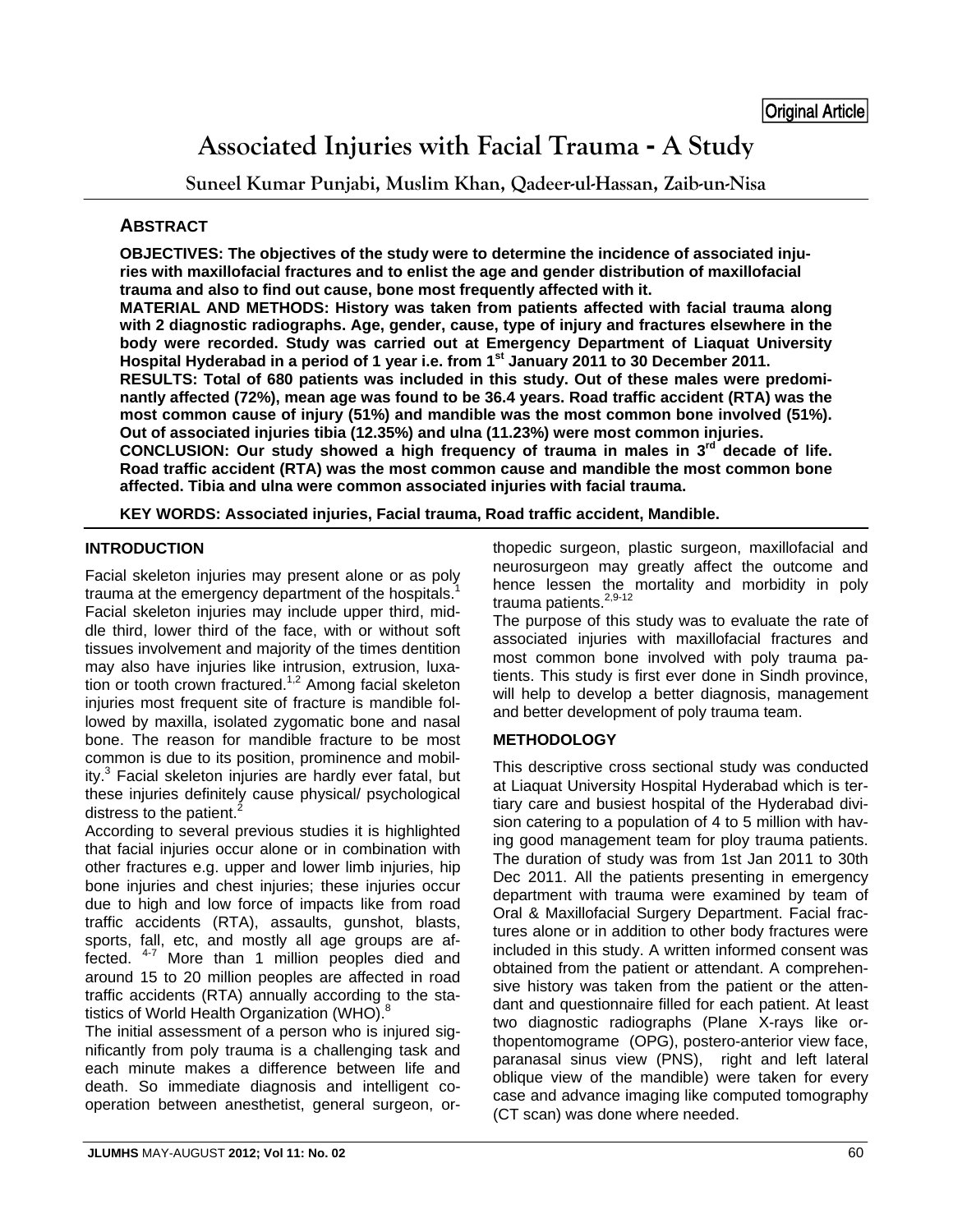#### **Associated Injuries with Facial Trauma**

Data were analyzed in SPSS version 16.0. The frequency and percentage was computed for qualitative variables, like gender, causes, and associated injuries. Mean± standard deviation was computed for qualitative variables, like age. No inferential test was applied due to descriptive statistics.

## **RESULTS**

A total of 670 cases registered in emergency department during the study period; out of those 72 cases were included in this study and out of these patients 189 fractures were diagnosed with ploy trauma. The age range of the patient was from 10 years to 70 years with the mean age of 36.4 years. Males were predominantly affected 52 (72.22%) and females 20 (27.78%) in such injuries and with a male to female ratio of 5:1 as shown in **Table I**. The most commonly encountered cause of polytrauma observed was road traffic accident (RTA) 37 (51%) followed by assault 22 (30.55%), falls 08 (11.11%), fire arms injuries 04 (05.55%) and sports injuries 01 (01.38) respectively as shown in **Table II**. Mandible was the most common bone involved in such injuries 51 (70.83%) followed by Maxillary region 20 (27.78%), isolated zygomatic complex 18 (25%) and Dentoalveolar injuries 11 (15.28%). Associated injuries include i.e. tibia 11 (12.35%) and ulna 10 (11.23%) as shown in **Table III**.

**TABLE I: AGE & GENDER DISTRIBUTION OF THE PATIENTS**

| Age         | <b>Frequency</b><br>$(n=72)$ | <b>Males</b><br>$(n=52)$ | <b>Females</b><br>$(n=20)$ | %     |
|-------------|------------------------------|--------------------------|----------------------------|-------|
| 11-20 yrs   | 08                           | 05                       | 03                         | 11.11 |
| 21-30 yrs   | 21                           | 16                       | 05                         | 29.16 |
| 31-40 yrs   | 16                           | 12                       | 04                         | 22.22 |
| 41-50 yrs   | 11                           | 06                       | 05                         | 15.27 |
| $51-60$ yrs | 09                           | 07                       | 02                         | 12.50 |
| 61-70 yrs   | 07                           | 06                       | 01                         | 09.72 |

| <b>Etiology</b>                | <b>Frequency</b> | %     |
|--------------------------------|------------------|-------|
| Road traffic<br>accident (RTA) | 37               | 51.00 |
| Assult                         | 22               | 30.55 |
| l Fall                         | 08               | 11.11 |
| Fire Arm injuries              | 04               | 05.55 |
| Sports Injuries                | 01               | 01.38 |

## **TABLE II: ASSOCIATED INJURIES**

| <b>Body region Bone</b><br>involved | <b>Frequency</b> | %     |
|-------------------------------------|------------------|-------|
| Tibia                               | 11               | 12.35 |
| Ulna                                | 10               | 11.23 |
| Humerous                            | 09               | 10.11 |
| Radius                              | 09               | 10.11 |
| Femoral                             | 09               | 10.11 |
| Fibula                              | 09               | 10.11 |
| Clavicle                            | 08               | 8.98  |
| Patella                             | 06               | 6.74  |
| Metacarpel                          | 05               | 5.61  |
| Pelvic bone                         | 04               | 4.49  |
| <b>Cervical Spine</b>               | 03               | 3.37  |
| Skull bone                          | 02               | 2.24  |
| Rib                                 | 02               | 2.24  |
| Metatarsal                          | 02               | 2.24  |

### **DISCUSSION**

The factors and concomitant injuries associated with maxillofacial trauma are diverse and vary from area to area depending on age, gender, ethnicity, culture and socio economic status. A wide age range was included in this study but the mean age was found to be in  $3<sup>rd</sup>$  decade. This correlates with other studies done in Israel<sup>13</sup> and Poland.<sup>14</sup> Similar results were also obtained in Pakistan.<sup>15</sup> Reason may be due to the fact that people in young age are relatively more energetic and involved in activities, also this age group is mostly involved in violence and careless in following rules of traffic.

In this study males were found to be the main victims of maxillofacial trauma. This fact correlates well with other studies done in Austria,<sup>16</sup> Brazil,<sup>17</sup>Iran,<sup>18</sup> and pakistan.19 Reason may be that specially in our male dominated society males are more actively engaged in outdoor activities as compared with females.

In the present study the most common cause of facial injury was found to be road traffic accident (RTA) followed by assaults while sports was associated least with facial fractures. This finding has been proven consistently by many other studies done in Malaysia, $^{20}$ Brazil<sup>21</sup>, and Middle East.<sup>22</sup> Similarly in many studies in Pakistan also road traffic accident (RTA) was found to be the main cause of facial injuries. $23,24,25$  Our results are however in contradiction to study done in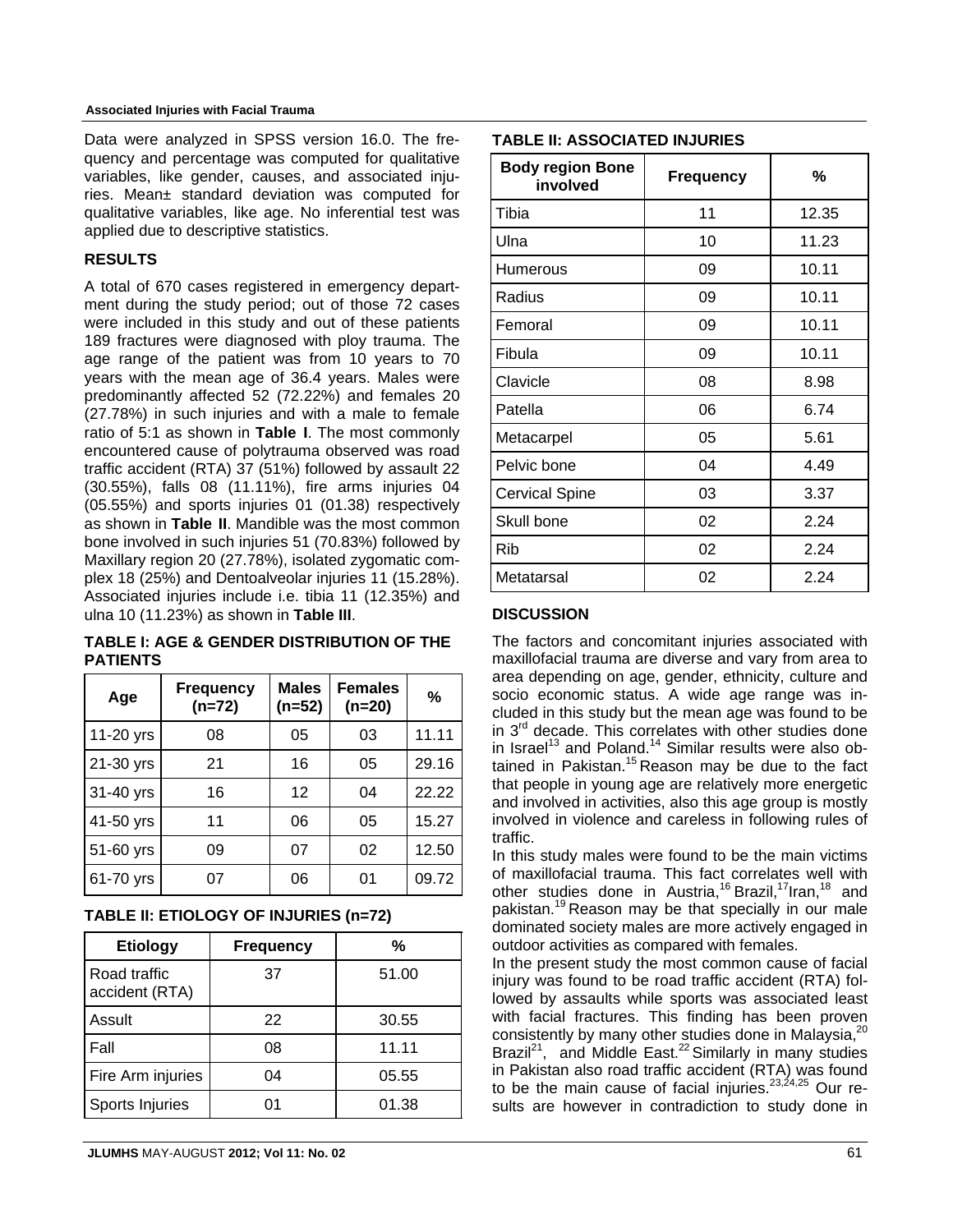USA where road trafiic accident (RTA) was second frequent cause after assaults.<sup>26</sup> This is a significant point and shows the poor condition of traffic legislation in our part of the country. Majority of drivers are famous for their driving and fatigue is another significant factor specially related to long distance drives.

In this study Mandible was the most common bone involved in fracture. Though the pattern of fracture varies with type of injury mandible being a mobile bone is implicated more often in injuries as compared to more strongly supported middle  $3<sup>rd</sup>$  of face. Our result is in accordance with studies done in Iran.<sup>27</sup> Australia, $^{28}$  Middle East, $^{29}$  and Pakistan. $^{30}$ 

Another finding in this study was the association of lower limb fractures which as compared to upper limb were more often involved. similar results were obtained by Thorein etal $31$  and Khan M. $32$  This however is not supported by various other international studies which show that limb fractures are less commonly associated with facial trauma. $33$  This points to the fact that type of associated injury varies with difference in impact and cause of trauma.

## **CONCULSION**

Young adult males were more frequently involved in facial trauma. Accidents was the most common cause of injury in our part of the country which nessicitates use of proper implementation of traffic legislation. Mandible was fractured in majority of cases with facial trauma. Limb fractures was the most common associated injury with facial trauma.

# **REFERENCES**

- 1. Nayyar MS, Ekanayake MBK. Assessment of maxillofacial injuries. Pak Oral Dental J 2001; 21:12–18.
- 2. Khan M, Din UQ, Murad N, Shah SMA. Maxillofacial and associated fractures of the skeleton – A study. Pak Oral Dental J 2010; 30:313-16.
- 3. Subhashraj K, Nandakuma N, Ravitranc C. Review of maxillofacial injuries in Chennai. India. Study of 2748 cases. Br J Oral Maxillofac Surg 2007;45: 637-39.
- 4. Adekey EO. The pattern of fractures of facial skeleton in Kaduna, Nigeria. A survey of 1447 cases. J Oral Maxillofac Surg 1980.;49(6):491-95
- 5. Down KE, Boot DA, Gorman DF. Maxillofacial and associated injuries in severally traumatized patients. Implication of regional survey. Int J Oral Maxillofac Surg 1995; 24:409-12
- 6. Hussain SS, Ahmad M, Anwar M, Ajmal S. Maxillofacial injuries and current practice in management at Pakistan Medical Institute of Sciences. J Ayub Med College Abbottabad 2007; 15:66-69.
- 7. Begg DJ, Long JL, Reeder AL. Motorcycle

crashes in New Zealand resulting in death and hospitalization. Accid Anal Prev 1994; 26:165-71

- 8. punjabi SK, Rehman UH, Ali Z, Ahmed S. Causes and management of zygomatic bone fractures at Abbasi Shaheed Hospital Karachi (Analysis of 82 Patients). J Pak Med Assoc 2011; 61: 36-9.
- 9. Pfeifer R, Tarkin IS, Rocos B, Pape HC. Patterns of mortality and causes of death in polytrauma patients—Has anything changed? Injury. 2009;40:907-911.
- 10. Tien H, CHU PTY Brenneman F. Causes of death following multiple trauma. Current Orthopaedics. 2004; 18:304-310.
- 11. Parsa T. Initial evaluation and management of maxillofacial injuries. http:// emedicine.medscape.com/article/434875 overview
- 12. Dries DJ. Initial evaluation of the trauma patient. http://emedicine.medscape.com/article/434707 overview
- 13. Yofee T, Shohat I, Shoshani Y, Taicher S. Etiology of maxillofacial trauma- a 10 year survey at Chaim Sheba medical center, Tel Hashomer. Harefuah 2008; 147(3): 192-96.
- 14. Malara P, Malara B, Drucagz J. Charecteristics of maxillofacial injuries resulting from road traffic accidents—a 5 yrs review of the case records from department of maxillofacial surgery in Katowice, Poland. Head Face Med 2006; 2: 27-9.
- 15. Qiamuddin. Analysis of 362 cases of maxillofacial injuries in Northern regions of Pakistan. PODJ 1991;11:35-43.
- 16. Gassner R, Tuli T, Hachl O, Rudisch A, Ulmer H. Cranio maxillofacial trauma: a 10 year review of 9,543 cases with 21,067 injuries. J Cranio maxfac surg 2003; 31(1):51-61.
- 17. Maiska MC, Lima SM, Gil JN. Analysis of 185 maxillofacial fractures in the state of Santa Catarina, Brazil. Braz Oral Rest 2009; 23(3):268-74.
- 18. Maxillofacia fractures in Hamedan province, Iran: a retrospective study (1987-2001). J Cranio Maxillofacial Surg 2004; 32(1):28-34.
- 19. Khitab U, Ansari S, Khan A, Khan M, Salam A. Occurrence and characteristics of maxillofacial injuries- a study. PODJ 2010;30(1):57-61.
- 20. Rahman A, Hussaini H, Rahman N, Rahman S, Nor J, Al Idrus S, et al. Facial fractures in Kajang hospital, Malaysia: A 5-year review. Eur J Trauma Emerg Surg 2007;33(1):90-5.
- 21. Braseileiro BF, Passeri LA. Epidemiological analysis of maxillofacial fractures in Brazil: a 5 year prospective study. Oral Surg Oral Med Oral Pathol Oral Radiol Endod 2006;102(1):28-32.
- 22. Al Ahmed HE, Jaber MA, Abu Fanas SH, Karas M. The pattern of maxillofacial fractures in Sharjah